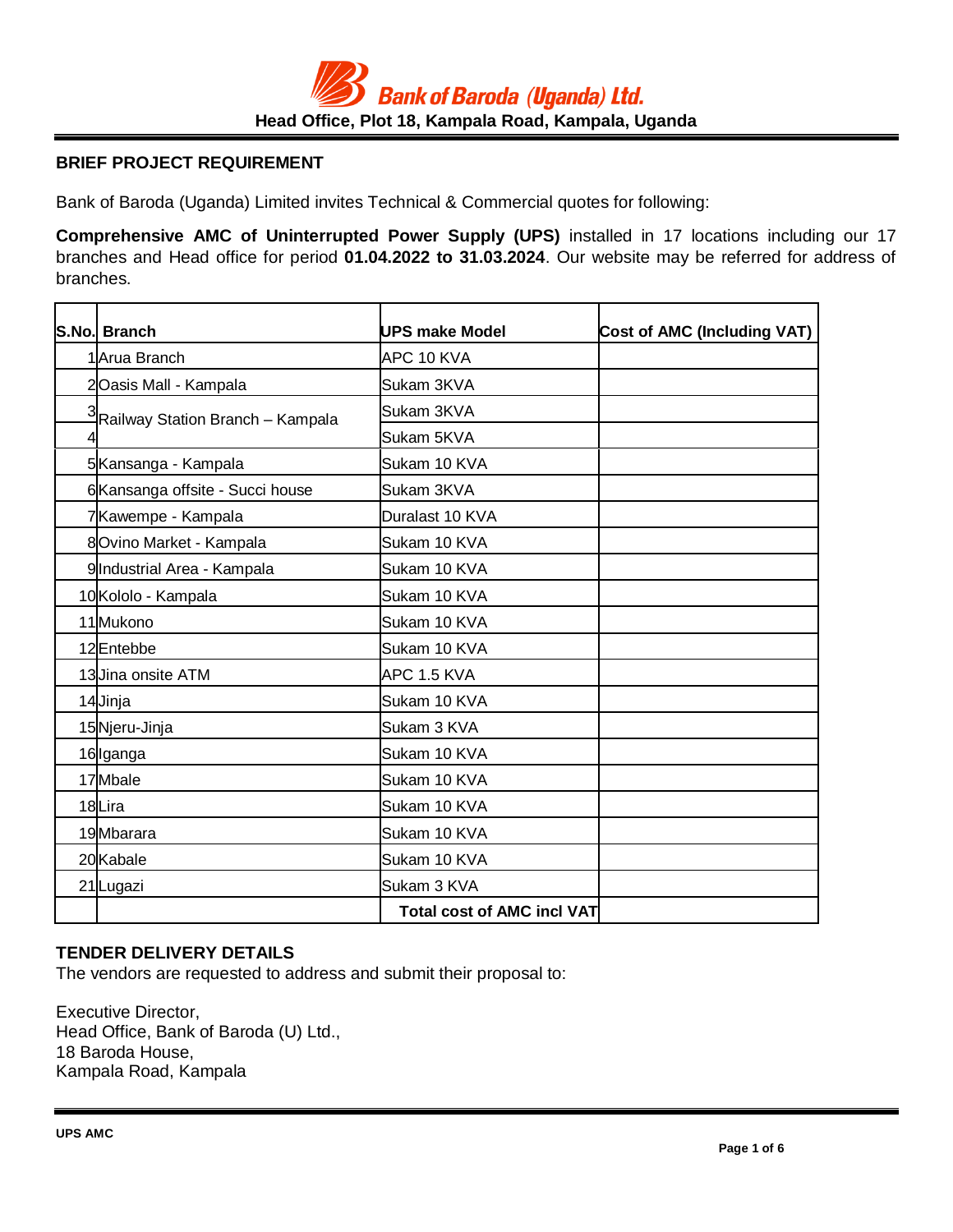### **Important Dates:**

| # | <b>Particulars</b>                                                     | <b>Timeline</b>                                                                                                                      |
|---|------------------------------------------------------------------------|--------------------------------------------------------------------------------------------------------------------------------------|
|   | RFP Issuance Date                                                      | 09.03.2022                                                                                                                           |
| 2 | Coordinator<br><b>RFP</b><br>Name,<br>Contact details (Bank)           | 1. Mr. Subhapratik Pradhan, Incharge (IT)<br>Email: IT.UGANDA@bankofbaroda.com<br>2 <sup>1</sup><br>Contact No. +256-414342318<br>3. |
| 3 | Last Date of Submission of<br>Response (Closing<br><b>RFP</b><br>Date) | 14.03.2022                                                                                                                           |

#### **SUBMISSION DETAILS**

As part of the submission the vendor should submit the following details in **two separate envelops for technical and commercial bid**:

**Undertaking Letter from Bidder**– A letter of undertaking from the vendor on the following points:

I) Agreeing to all terms & conditions as detailed in the tender.

II) The organization is in the similar business at least for a period of last 3 years.

III) Sufficient quantity of spares will be kept as stock during the AMC period at the Vendor's side.

IV) Escalation Matrix with First Level Support, Second Level Support, Regional & Zonal head, Country Head Details along with their Name, Contact Number (LL & Mobile), E-Mail ID.

Also please submit following details:

- 1. Contingency plans/ BCP of your Organization as a service provider to us
- 2. Share shareholders details
- 3. Kindly confirm whether the directors/ company enrolled for a Financial Card System and if so kindly share the FCS No.
- 4. Kindly share a copy of the Annual Returns.
- 5. Please share Directors' IDs, percentage of shareholders and certificate of incorporation.

## **EVALUATION METHODOLOGY**

Bank will evaluate technical and commercial proposals considering valid Undertaking Letters as mentioned in "**Point: SUBMISSION DETAILS"**. The vendor quoting the lowest commercial shall qualify as the L1/successful vendor/bidder. The vendor is expected not to add any conditions / deviations in the commercial bid. Any such conditions / deviations may make the bid liable for disqualification.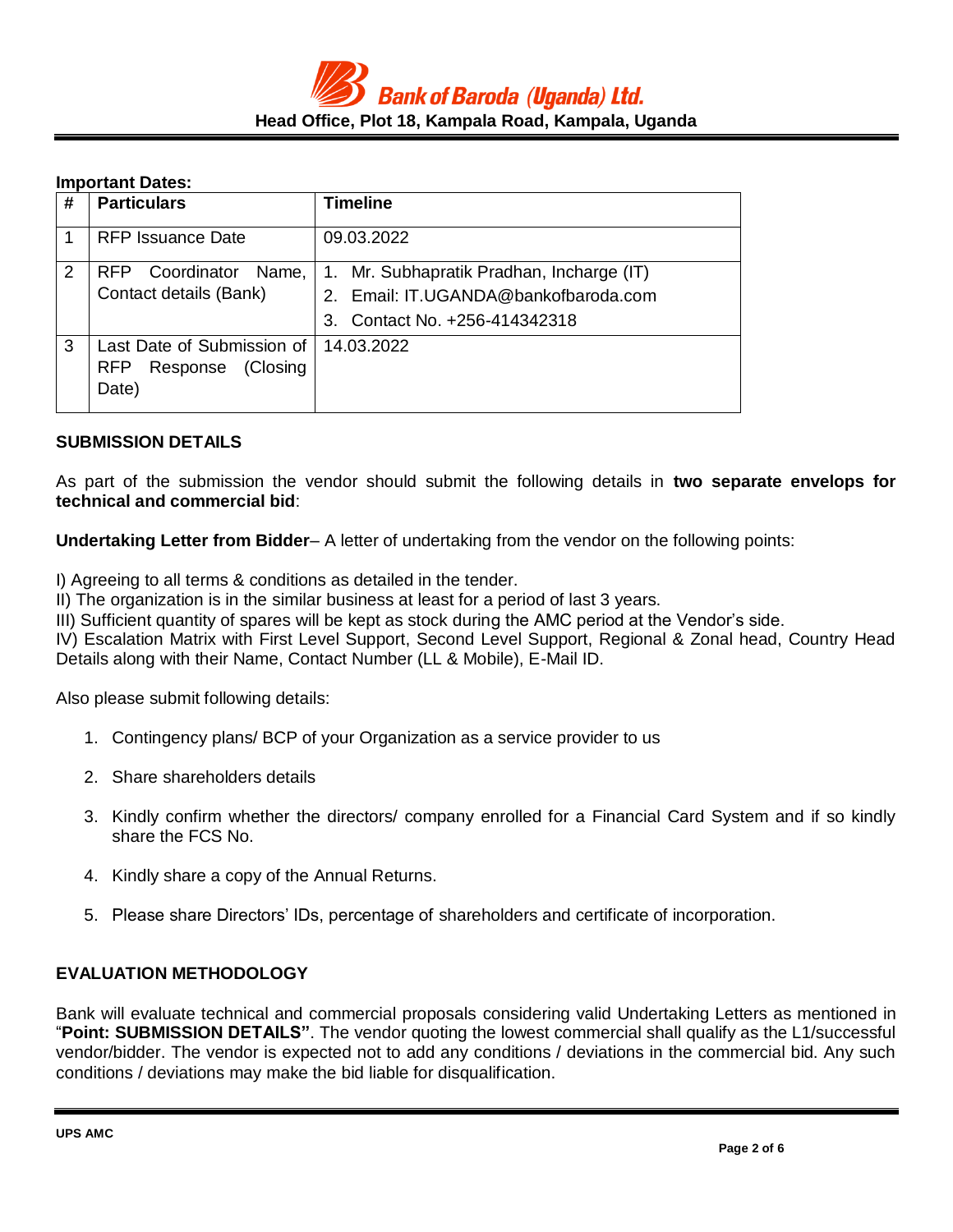### **NORMALIZATION OF BIDS**

The Bank will go through a process of evaluation and normalization of the bids to the extent possible and feasible to ensure that vendors are more or less on the same ground of evaluation. After the normalization process, if the Bank feels that any of the bids needs to be normalized and that such normalization has a bearing on the price bids; the Bank may at its discretion ask all the empanelled vendors to resubmit the commercial bids once again for scrutiny. The Bank can repeat this normalization process at every stage of bid submission or till the Bank is satisfied. The vendors agree that they have no reservation or objection to the normalization process and all the vendors will, by responding to this tender, agree to participate in the normalization process and extend their co-operation to the Bank during this process. The vendors, by submitting the response to this tender, agree to the process and conditions of the normalization process.

### **OTHER TERMS AND CONDITIONS**

Please note that any response which does not provide any / all of the information in the specified formats shall be rejected and the Bank shall not enter into any correspondence with the vendor in this regard.

The Bank reserves the right to accept or reject the tender in whole or in parts without assigning any reason thereof. The bank's decision will be final and the bank will not entertain any correspondence in this regard. Bank will not assume any responsibility in case of delay or non-delivery of responses by post, courier, etc within the stipulated time.

Mere response to the tender will not entitle nor confer any right on the vendors for supply/sale to the bank.

Those vendors who do not fulfill any one of the required specifications and not meeting other criteria will not be considered.

Following conditions will apply on bidder.

1. The bidder in its own capacity without any joint venture / consortium / subcontracting arrangement should have Experience in similar support in Uganda (Minimum two in Banking sector) with customer and contact details in the last 3 years. The contracts must be active until validity of the bid submission.

2. The bidder in its own capacity without any joint venture / consortium / subcontracting arrangement should have OEM Certified professional Engineers in Uganda. Please submit CV along with certificates, national card / work permit.

3. The bidder in its own capacity should be a registered business entity for in Uganda in similar trade.

4. Average Annual turnover must not be less than USD 350,000 or equivalent per year in the last 3 years with a sustained positive net operating cash flow. The company will be required to present its certified cash flow statements / balance sheet for two years. Company should be in profit for the last three years.

5. Bidder to submit latest Tax clearance certificate from URA.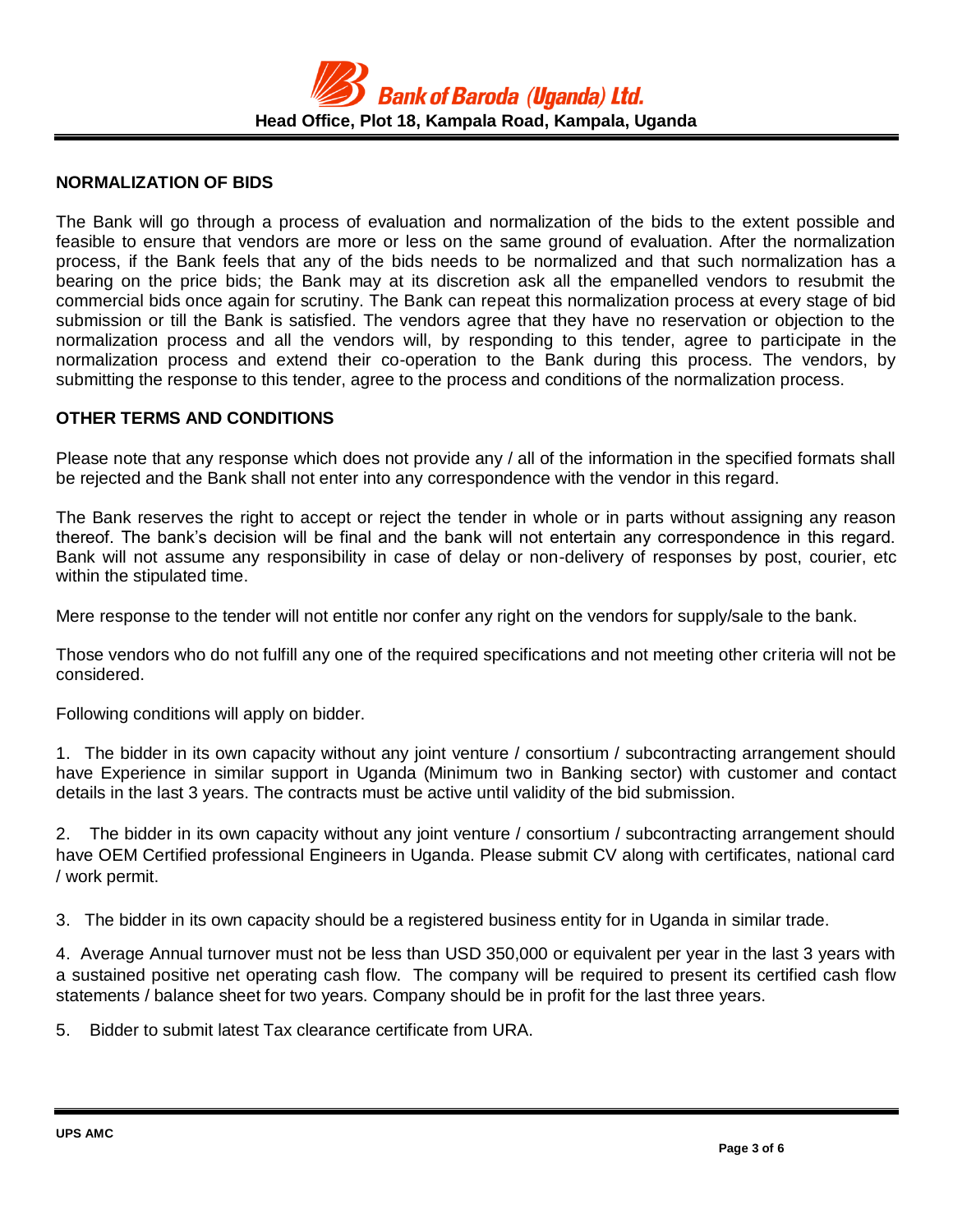

6. Bidder to provide information that any of its subsidiary or associate or holding company or companies having common director/s or companies in the same group or promoters / management or partnership firms / LLPs having common partners has not participated in the bid process.

7. Undertaking letter of bidder as mentioned above.

8. Manufacturers authorization form of original equipment manufacturer (OEM).

### **Scope:**

**Maintenance Support Services:** The bidder shall provide **comprehensive onsite maintenance** for all the specified UPS Systems mentioned above. This involves comprehensive maintenance of all components covered under the contract, including repairing, replacement of parts, modules, sub-modules, assemblies, subassemblies, spare parts and to ensure that the system/equipments is operational as per SLA requirements. This will include preventive & corrective maintenance services.

### **Preventive Maintenance Services:**

Preventive maintenance services are required to be taken up by the bidder on quarterly basis i.e. **four quarterly functional checking and necessary adjustments.** However, if recommended by an OEM for any item covered, the frequency has to be revised accordingly. The bidder has to inform the schedule of preventive maintenance at least 5 days before schedule time.

Following preventive maintenance services are required to be taken up by the bidder on a regular basis as per decided schedule: -

- a. Preventive maintenance consisting inspection, cleaning of the equipments i.e. UPS & Batteries, testing, satisfactory execution of all diagnostics, necessary repairing of the equipment etc. BIDDER has to complete as per the schedule.
- b. Trouble shooting of all hardware components whenever required and / or communicated by Bank.
- c. Other preventive maintenance activities of components e.g. as per their manufacturer's recommendations.

## **Corrective Maintenance Services:**

The bidder has to carry out Corrective Maintenance Services as and when required upon receiving information of any fault in the equipments covered under the contract.

The bidder shall carry out troubleshooting, repair or replacement of faulty / defective equipments / parts of UPS system (excluding batteries) as deemed fit by engineer attending the complaints and functional checking as and when required in co-ordination with the authorized Bank employee.

### **The bidder shall provide standby equipment in substitution of the faulty equipments / parts, for time being, if:**

a. Expected time to be taken by the BIDDER for repair / replacement of faulty equipment / part is higher and downtime caused due to this is affecting the whole system adversely.

b. The standby equipment of similar configuration, in good working condition, should be integrated to the whole system.

d. Bidder shall also be responsible to ensure all the equipments covered under AMC should remain in proper working condition throughout the contract period.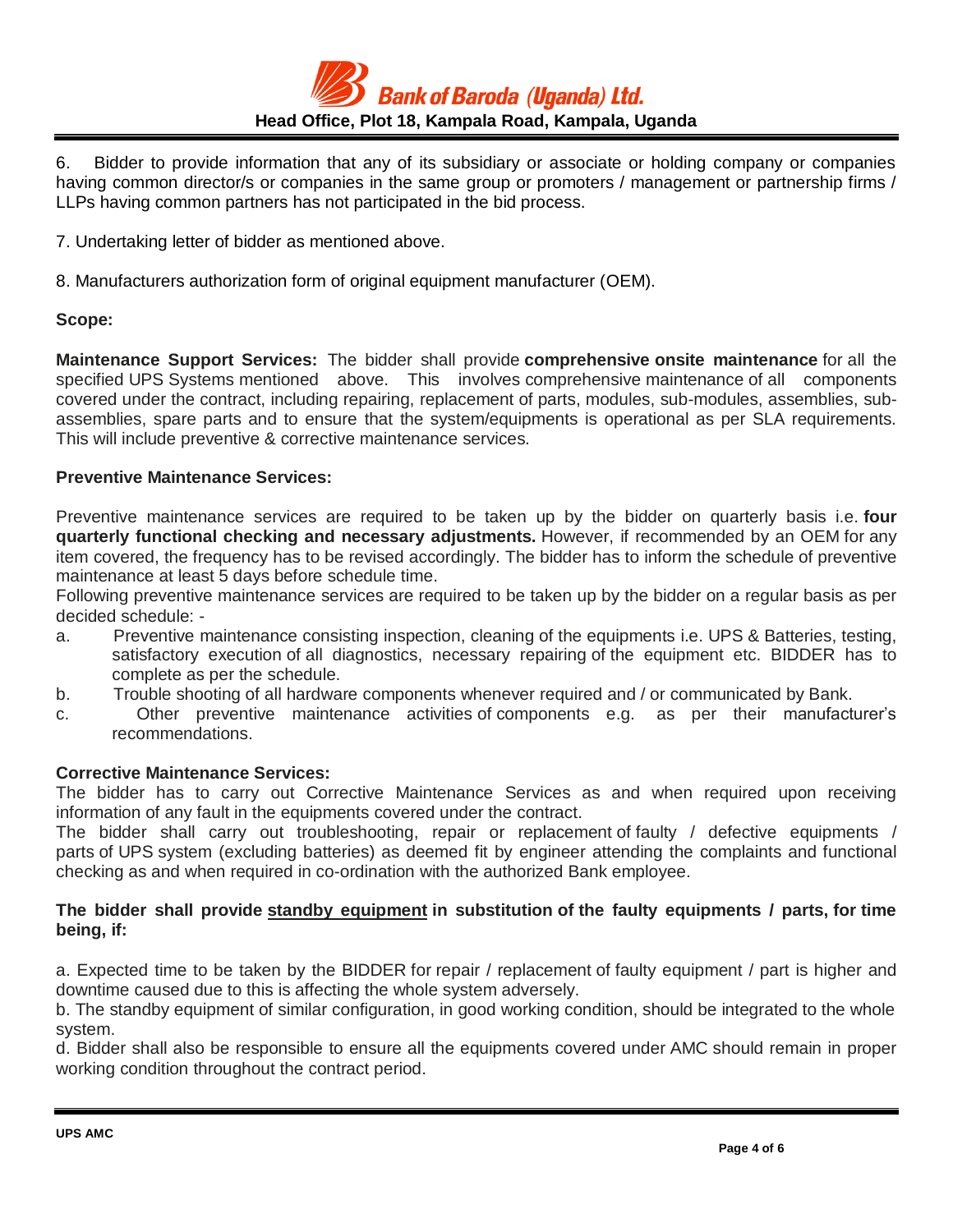### **3. Service Level Agreement**

### **SLA Objectives**

BIDDER is required to provide a minimum overall uptime of 99% on quarterly basis for each equipment covered under the contract.

The bidder shall attend to calls

within 04 Hours for Branches / ATMs within 50 Kms from Kampala City

within 06 Hours for Branches / ATMs beyond 50 Kms and upto 100 Kms Kampala City

within 24 Hours for Branches / ATMs beyond 100 Kms from Kampala City

UPS should be set right within 24 Hours for distance upto 100 Kms and within 48 Hours for distance beyond 100 Kms.

Incase UPS is not set right within the specified time, bidder shall provide STANDBY UPS of similar configuration in good working condition.

### **Penalty Clause:**

A penalty of USD 50 per day per UPS will be applicable for delay in repairing UPS beyond the above stipulated time / non providing of standby UPS.

### **Spares & Materials –**

- $\Box$  Parts rendered unserviceable, detected during the course of maintenance, shall either be repaired or replaced by the bidder which may be of the same make or any other equivalent make.
- $\Box$  All the spares used to replace the defective part, shall be supplied by the bidder as part of comprehensive maintenance
- $\Box$  Defective parts, collected during the course of service, shall be the property of the bidder / AMC vendor.
- $\Box$  Necessary tools and instruments shall be provided by the bidder / AMC vendor.

#### **Obligations and Rights of Parties**

Any malfunctioning, which may develop during the AMC period, must immediately be reported to the AMC vendor. It shall be obligatory on part of the Bank to make the equipment under AMC available to the engineer.

The AMC vendor will not be held responsible in case a malfunctioning in the equipment develops as a result of accident, fire (not due to UPS) and lightening.

It will be responsibility of the Bank to ensure that the original operating conditions of the equipment under AMC are not significantly changed without the knowledge and consent of the AMC vendor.

In case of delay in attending the calls Bank is free to get the UPS checked / repaired from other vendors for which cost will be recovered from AMC vendor.

**Payment Terms** – The AMC charges are payable quarterly after submission of Tax invoice along with maintenance reports for the quarter.